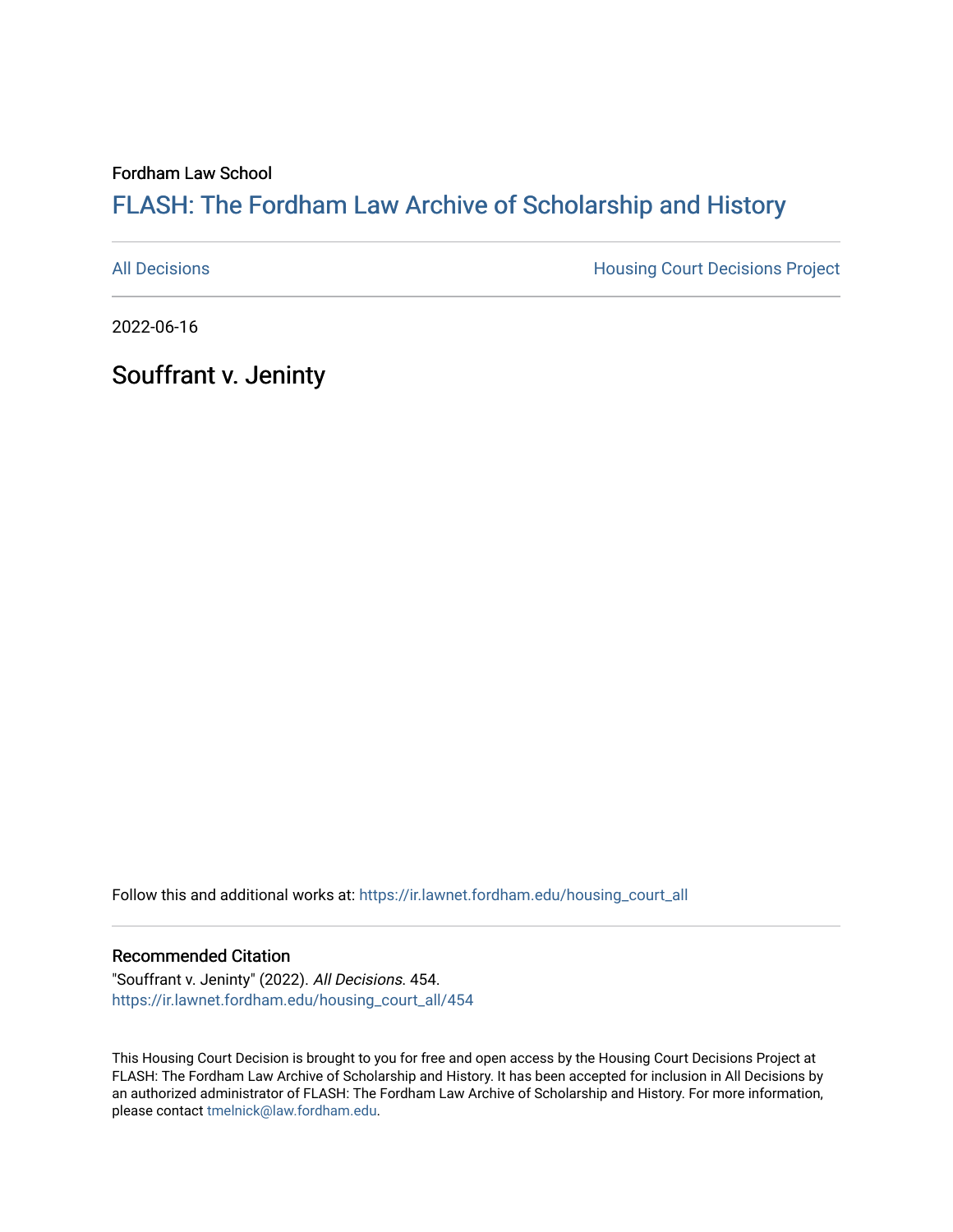## CIVIL COURT OF THE CITY OF NEW YORK COUNTY OF KINGS: PART E

------------------------------------------------------------------x

CHRISTINE SOUFFRANT

L&T Index No. 309377/21

Mot. Seq. No. 5,61

Petitioner,

### DECISION ANO ORDER

-against-DANA JENINTY, DAVID ZJQUE

Respondents.

HONORABLE DAVID A. HARRIS, J.H.C.:

--------------------------------------------------------------------x

Recitation, as required by CPLR 2219(a), of the papers considered in the review petitioner's order to show cause to restore for a hearing as to the ERAP stay, for an order lifting the stay, and for judgment, listed by NYSCEF Number:

10,11,12,13 ,14,15 ,16,17,18,19 ,20

Petitioner, after the expiration of a 90 (Ninety) Day Notice of Termination dated June 18, 2021 (Notice), commenced this summary proceeding to recover possession of the 2<sup>nd</sup>

floor (Apartment) in the building located at 25 Paerdergat 9<sup>th</sup> Street, in Brooklyn (Building). On

December 10, 2021, respondent Dana Jeanty (Jeanty), named herein as both Dana Jeinty and

Dana Jeninty, appeared by counsel. On January 26, 2022, Jeanty filed notice of a pending

Emergency Rental Assistance Program (ERAP) application, amending that filing on March 20,

2022.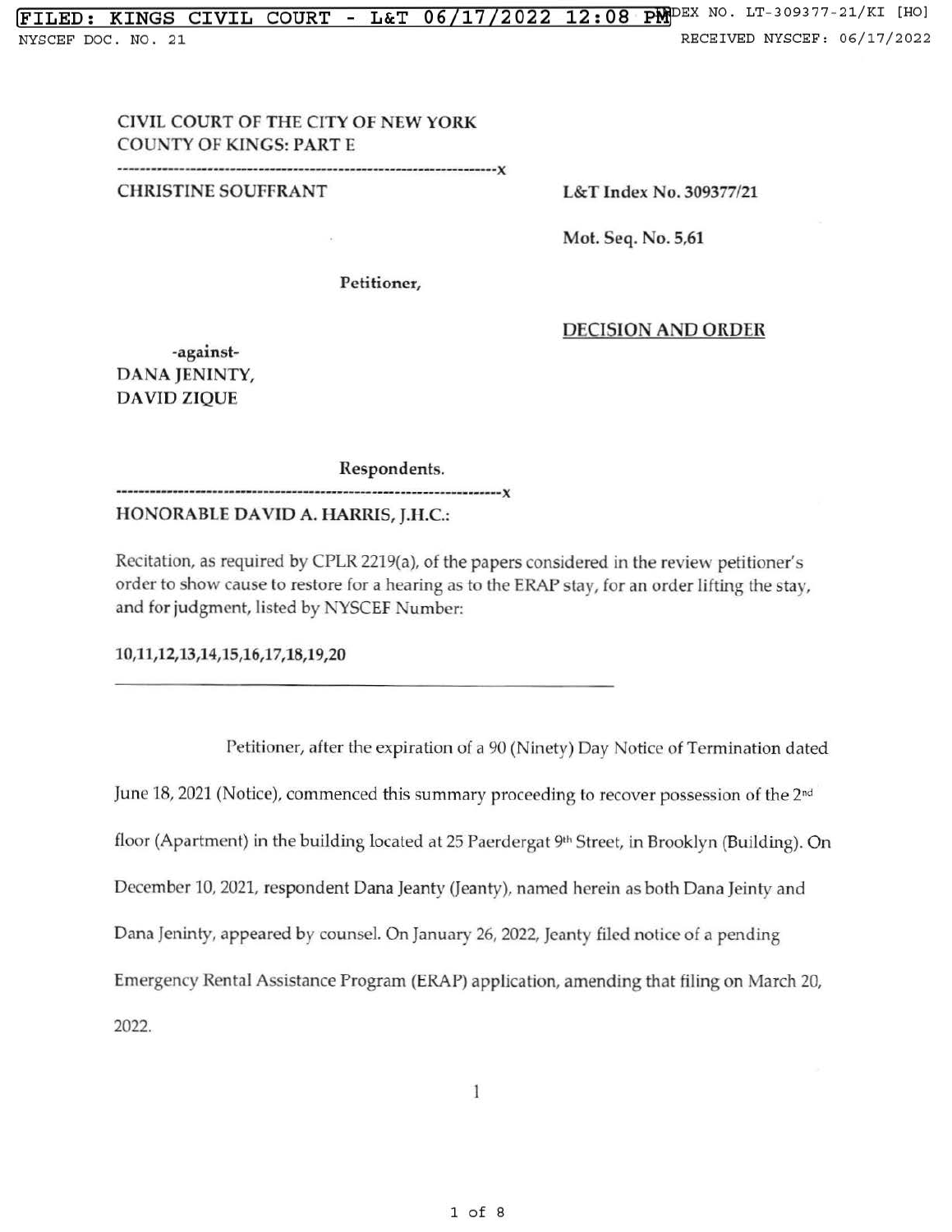## **!FILED: KINGS CIVIL COURT - L&T 06 /17/2022 12: 0 8** Plf>EX NO. LT-309377-21/KI [HO] NYSCEF DOC. NO. 21 **RECEIVED NYSCEF: 06/17/2022**

The instant opposed order to show cause seeks a hearing as to whether the statute enacting ERAP (L. 2021, c. 56, Pt. BB, as amended by L. 2021, c. 417) (ERAP Statute) calls for a stay of this proceeding, a finding that it does not, the entry of judgment, and forthwith issuance of a warrant of eviction.

Petitioner, noting that the instant proceeding is a holdover rather than a nonpayment, characterizes the filing of an ERAP application as a "stall tactic." Petitioner further asserts that "[u]nder ERAP, any person who submits an ERAP application, whether eligible or not, is granted, upon submission of the ERAP application, a stay of any eviction proceeding, which lasts until the agency makes a determination of the ERAP application" (NYSCEF No. 9).

Petitioner urges that "[t]he regulatory scheme under ERAP ... presents the identical due process issues discussed by the court in *Chrysafis v Marks,* which struck down New York's prior eviction moratorium statute which allowed tenants a right to unilaterally grant themselves an indeterminate stay without requesting same from a court" *(Id.).* Petitioner fu rther relies on *Actie u Gregan;* (74 Misc 3d 1213 [A] [Civ Ct Kings County 2022)) to support the proposition that no stay is warranted here.

In opposition, Jeanty characterizes the stay as "statutory and mandatory" and argues that the ERAP statute confers on the Office of Temporary and Disability Assistance (OTDA) the authority to determine ERAP eligibility and this court is not vested with jurisdiction to do so. Jeanty further argues that petitioner has not properly asserted a constitutional challenge to the ERAP statute by failing to serve the Attorney General of the state in compliance with CPLR 1012 [b], and that even if such a challenge were properly before the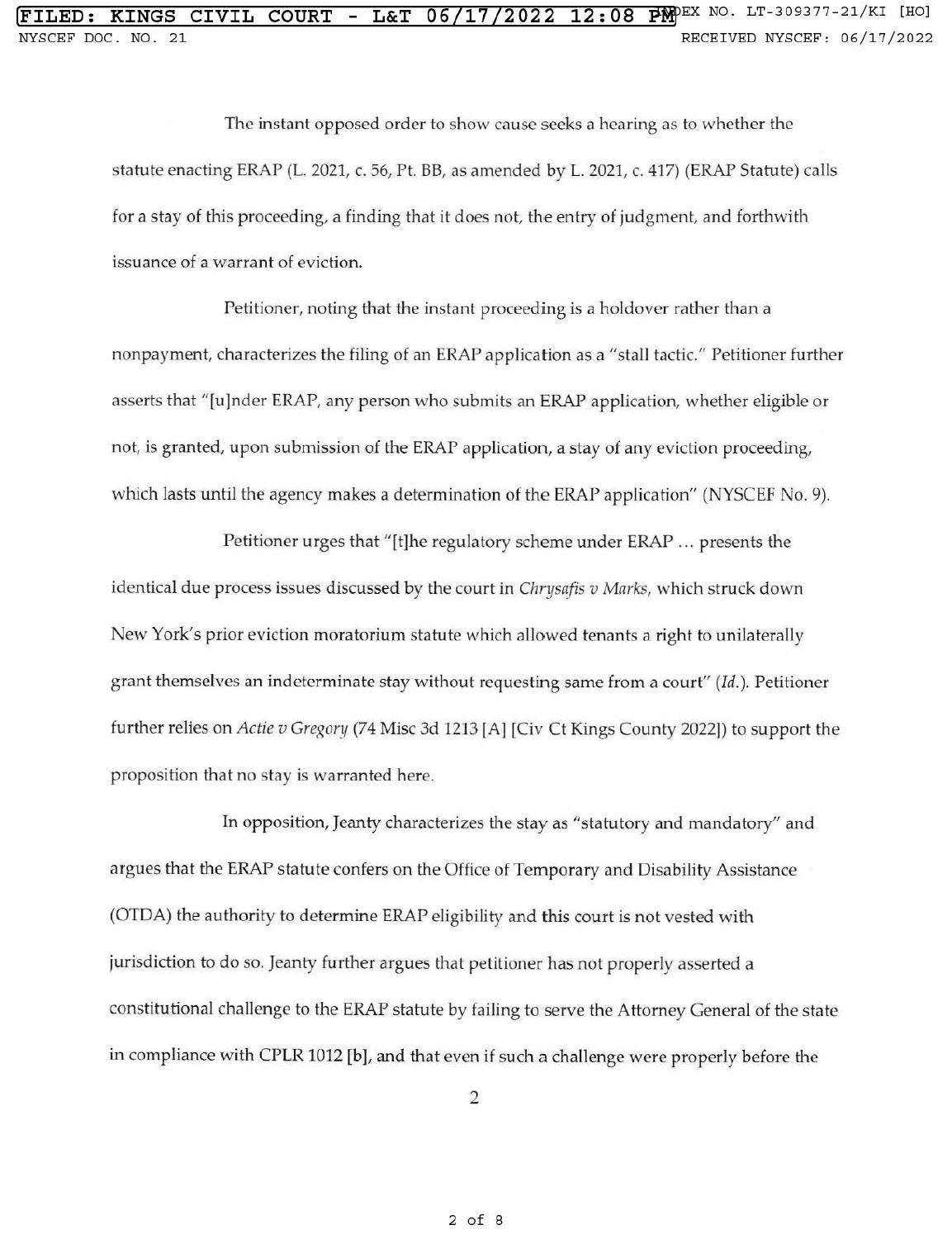court, that the ERAP Statute does not offend due process considerations. Finally, Jeanty argues that petitioner's reliance on *Actie v Gregory* (74 Misc 3d 1213 [A] [Civ Ct Kings County 2022)) is misplaced.

Petitioner contests the assertion that respondent is a tenant with a rental obligation, noting the service and expiration of the Notice prior to commencement of the proceeding. Further, petitioner denies challenging the constitutionality of the ERAP statute but contests the applicability of its stay provisions, urging that a stay is futile because Petitioner will not accept ERAP funds. The court notes that the petition alleges that "Dana Jeinty and David Zigue is [sic) the tenant of the subject premises under monthly hiring" (NYSCEF No. 1) and that RPAPL § 711 is entitled "grounds where landlord tenant relationship exists."

The ERAP statute vests authority with the commissioner of OTDA "to

implement, as soon as practicable a program of rental and utility assistance for those eligible

pursuant to section five of this act" (ERAP Statute§ 3). Eligibility is defined to include

households with:

"a tenant or occupant obligated to pay rent in their primary residence in the state of New York [with] an individual who has qualified for unemployment or experienced a reduction in household income, incurred significant costs or experienced other financial hardship due, directly or indirectly, to the COVID-19 outbreak [and] demonstrates a risk of experiencing homelessness or housing instability."

(ERAP Statute,§ l[a][i-iii]).

The ERAP Statute further provides that "eviction proceedings for a holdover or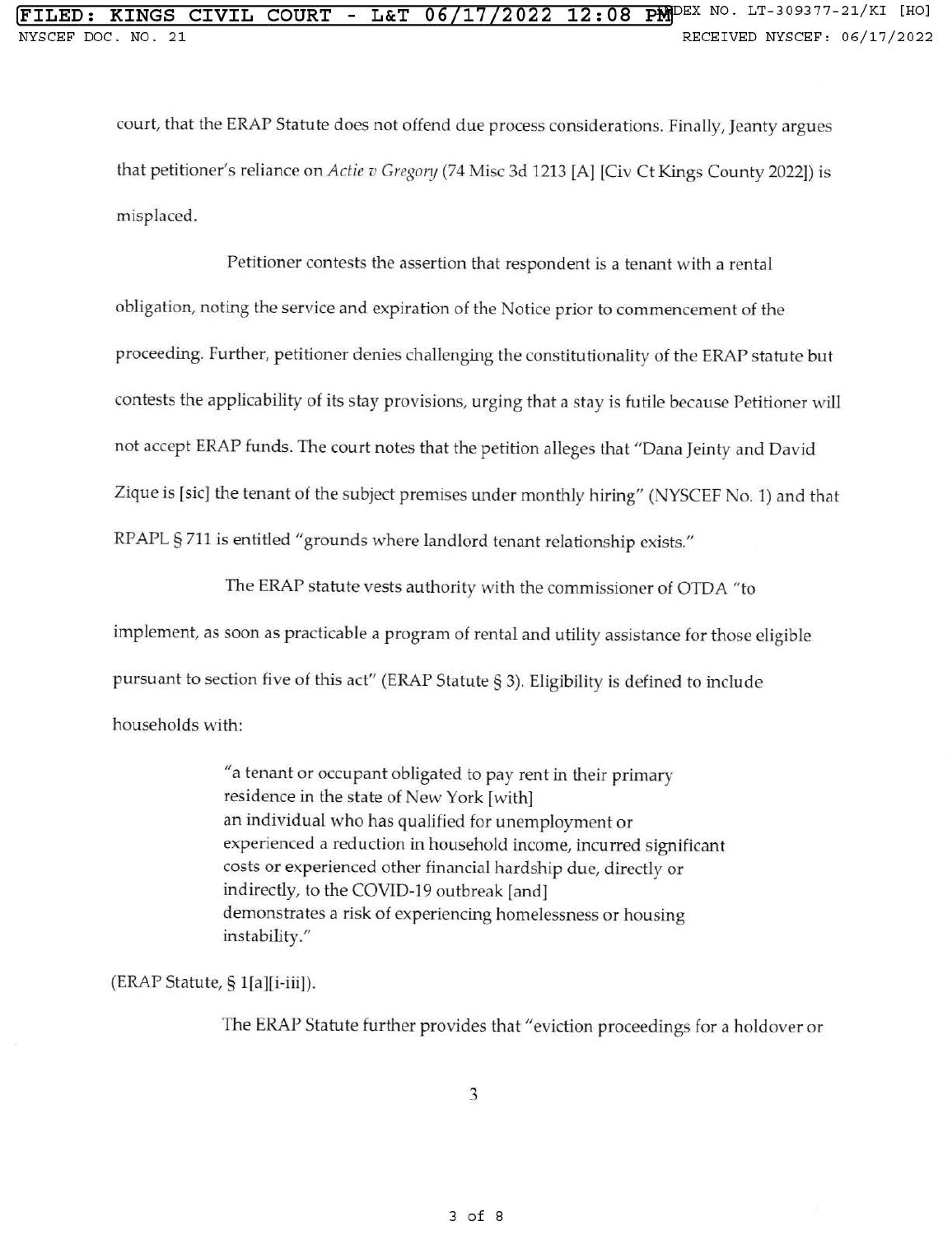expired lease, or nonpayment of rent or utilities that would be eligible for this program shall not be commenced against a household that has applied for this program ... unless or until a determination of ineligibility is made .... [I]n any pending eviction proceeding whether fiJed prior to, on, or after the effective date of this act, against a household who has applied or subsequently applies for benefits under this program ... all proceedings shall be stayed pending a determination of eligibility." (ERAP Statute§ 8).

What petitioner seeks here is a peremptory determination that respondent is not qualified for a stay, but petitioner urges that this is so because respondent is not entitled to ERAP benefits and because petitioner has already determined that it will not accept ERAP benefits. The argument, however, does not present a substantive distinction between a determination of eligibility for benefits that petitioner concedes is to be made by OTDA (NYSCEF No 20), and determination of eligibility for a stay. The core of petitioner's argument is that no stay is warranted because respondent is not eligible for benefits. That determination is one for OTDA, rather than for this court, to make. To the extent that other court's may have found to the contrary *(See, e.g. Abuelafiya v Orenn,* 73 Misc 3d 576 [Dist Court Suffolk County 2022]), this court declines to follow that holding. In any event, petitioner acknowledges that ERAP eligibility is to be determined by OTDA and not by this court.

A determination of eligibility carries with it consequences for a landlord, whether or not the landlord chooses to accept payment; the petitioner here has unequivocally stated that it will not. If a provisional approval is issued and the landlord does not provide information to effectuate payment within 180 days, the funds can be reallocated and that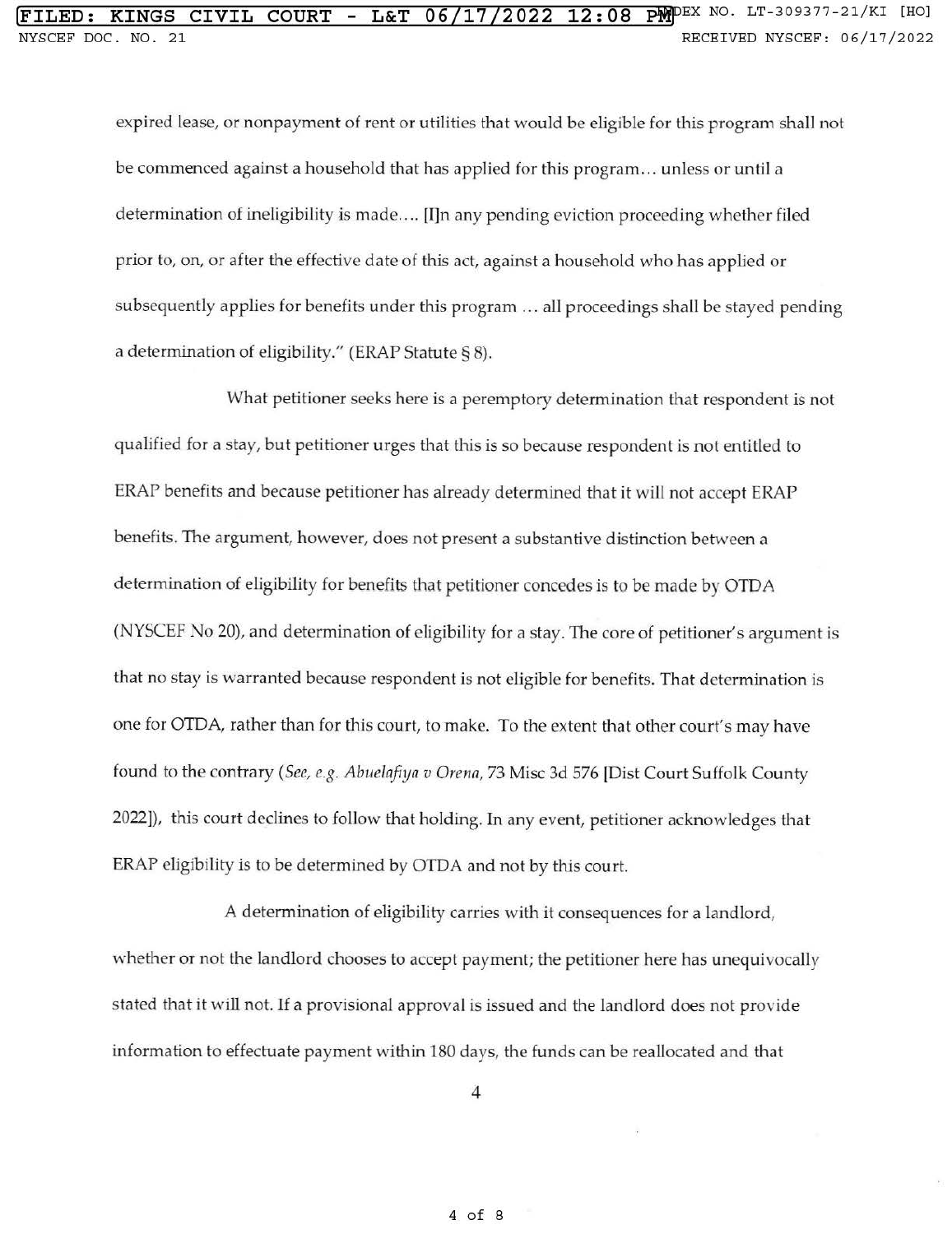approval can be used "as an affirmative defense in any proceeding seeking a monetary judgment" (ERAP Statute§ 9[2][c]). The vacatur of a stay here could result in circumstances in which petitioner could seek use and occupancy before a determination of eligibility has been made, depriving respondent of an affirmative defense to the claim.

The existing statutory scheme does not leave an aggrieved landlord without a remedy. Either a landlord or an applicant can appeal a determination of eligibility (https://otda.ny.gov/programs/emergency-rental-assistance/appeals.asp [last accessed June 11, 2022]) and nothing precludes a party aggrieved by that determination from commencing a proceeding pursuant to CPLR Article 78.

ln the instant proceeding, petitioner urges that the stay pursuant to the ERAP Statute presents "due process issues identical *to* those raised in *Chrysnfis v Mnrks"* (\_US\_, 141 S Ct 2482, 210 L ED 2d 1006 [2021]). That argument is without merit. By its express terms, *Chrysnfis* "enjoins the enforcement of only Part A of the Covid[-19] Emergency Eviction and Foreclosure Prevention Act (CEEFPA) ... If a tenant self-certifies financial hardship, Part A of CEEFPA generally precludes a landlord from contesting that certification and denies the landlord a hearing. This scheme violates the Court's longstanding teaching that ordinarily "no man can be a judge in his own case" consistent with the Due Process Clause." *(Id.).* The court's determination turned not on granting of a stay, but on the capacity of a tenant, without review or oversight, to unilaterally declare the existence of financial hardship. Under the ERAP statutes, applicants do not self-certify their eligibility. Rather, their eligibility is determined by OTDA. The stay addressed in *Chn;safis* was an end unto itself, effected by self-certification. The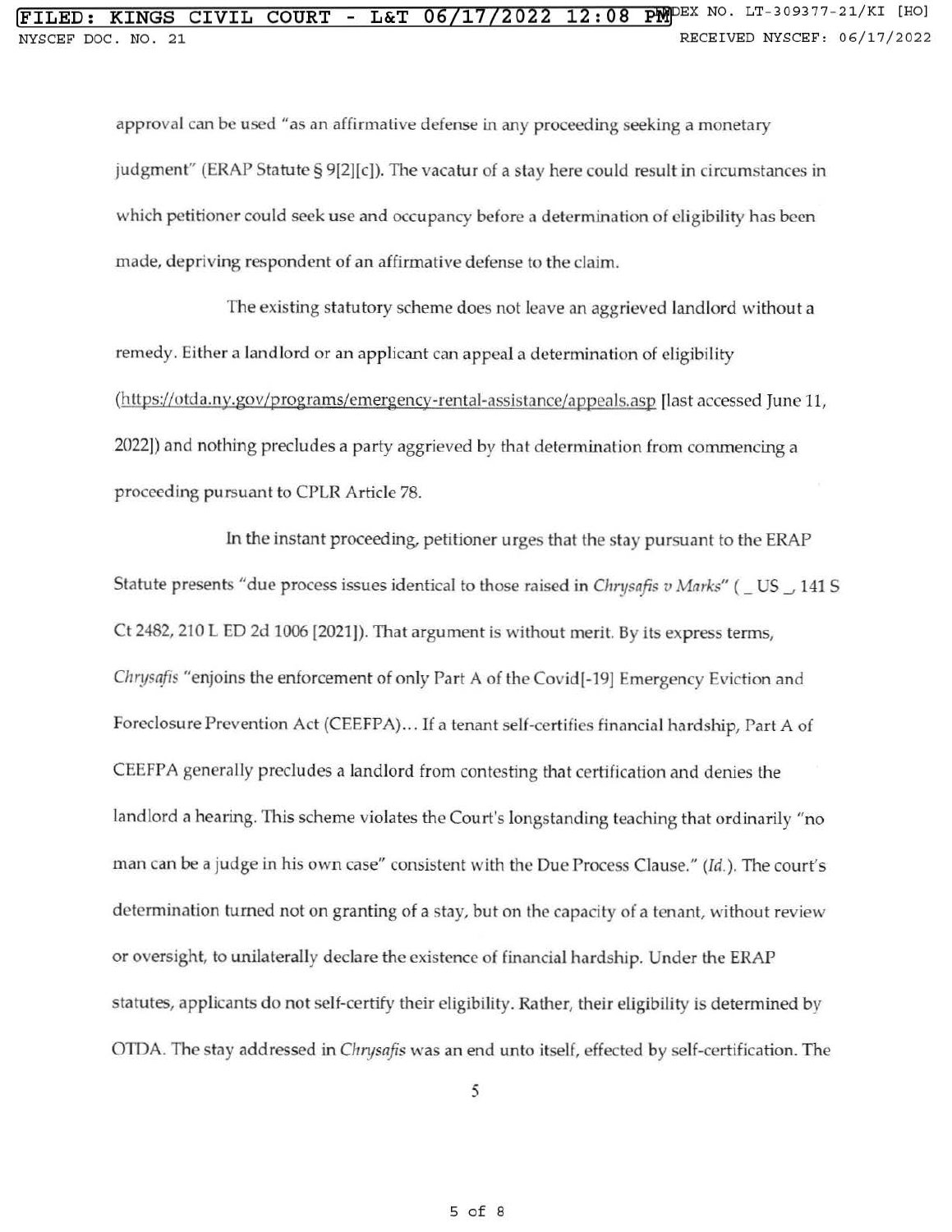stay under the ERAP Statute, while indeterminate in length, exists until OTDA determines ERAP eligibility, preserving the status quo and is subject to appeal. In contrast to the stay addressed in *Chrysafis*, there is no act of self-certification. Due process is not implicated by a stay under these circumstances *(See, e.g. Hnrbor Tech LLC v Corren,* 73 Misc 3d 1211[A] at 2 [Civ Ct Kings County 2022] ["Staying or otherwise restricting litigation to resolve a dispute by alternative means does not deny due process."]).

Petitioner's reliance on *Actie v Gregory* (74 Misc 3d 1213[A] [Civ Ct Kings County 2022]), is misplaced, as its underlying factual scenario is markedly different from that in the case at bar. ln *Actie,* the court noted that Tawana Gregory, the tenant who had submitted an ERAP application, had vacated the unregulated apartment, and that the vacatur of the stay was opposed by Kawan Mack, an undertenant named in the proceeding (Id. at 1). The court found that "the remaining occupant, the undertenant, does not have succession rights to the premises nor any other independent possessory right or interest " (Id., page 2) and that finding was particularly salient in the determination that a continuing stay would be futile. The fundamental factual differences between the instant proceeding and *Actie* undermine its relevance in the instant proceeding.

The legislature has determined that eligibility for ERAP is to be ascertained by OTDA and that a stay of either commencing or prosecuting a summary proceeding is warranted while OTDA makes that determination. The stay is indefinite but finite. It precludes tenants eligible for funds from being evicted before those funds can be issued and, when a landlord declines funds, establishes an affirmative defense to a future claim for payment when,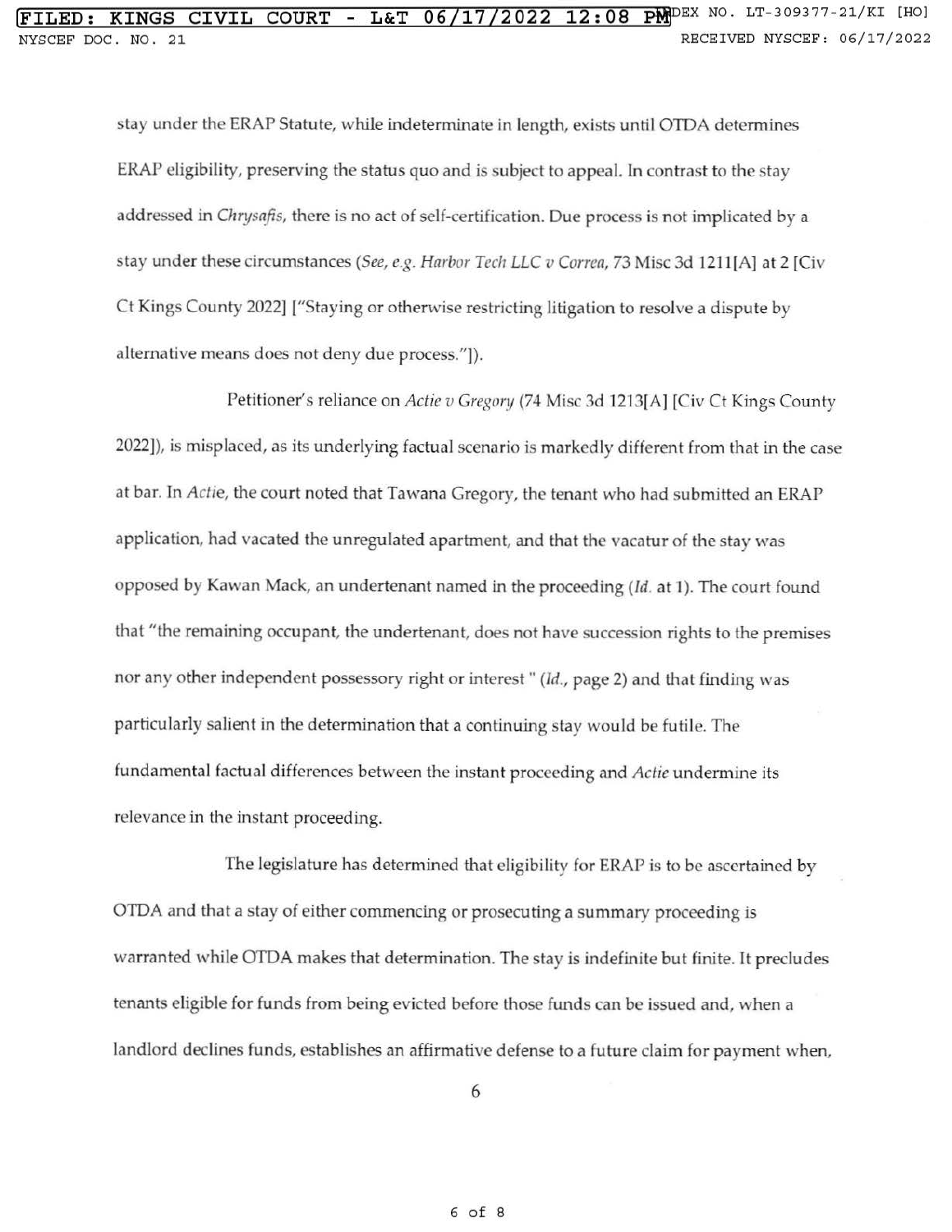without a stay, that claim could be prosecuted to conclusion despite the potential affirmative defense afforded by the ERAP Statute. If the ERAP stay is lifted, petitioner could prosecute a claim for a money judgment to its conclusion, before a provisional approval of ERAP that could ripen into a complete defense to the issuance of a judgment. While judicial vacatur of a legislatively mandated stay undeniably would expedite the resolution of this summary proceeding, this court is not at liberty to substitute its judgment for that of the legislature. Vacatur of the stay would undermine the significance of a determination by OTDA and could work to deprive respondent of rights, among them the capacity to assert an affirmative defense to monetary claims by petitioner. The court notes that the petitioner here asserts \$15,000 outstanding through March 2022.

For the foregoing reasons, petitioner's motion to vacate the stay under the ERAP Statute is denied.

This is the decision and order of the court.

Dated: Brooklyn, New York June 16, 2022

David A. Harris, J.H.C.